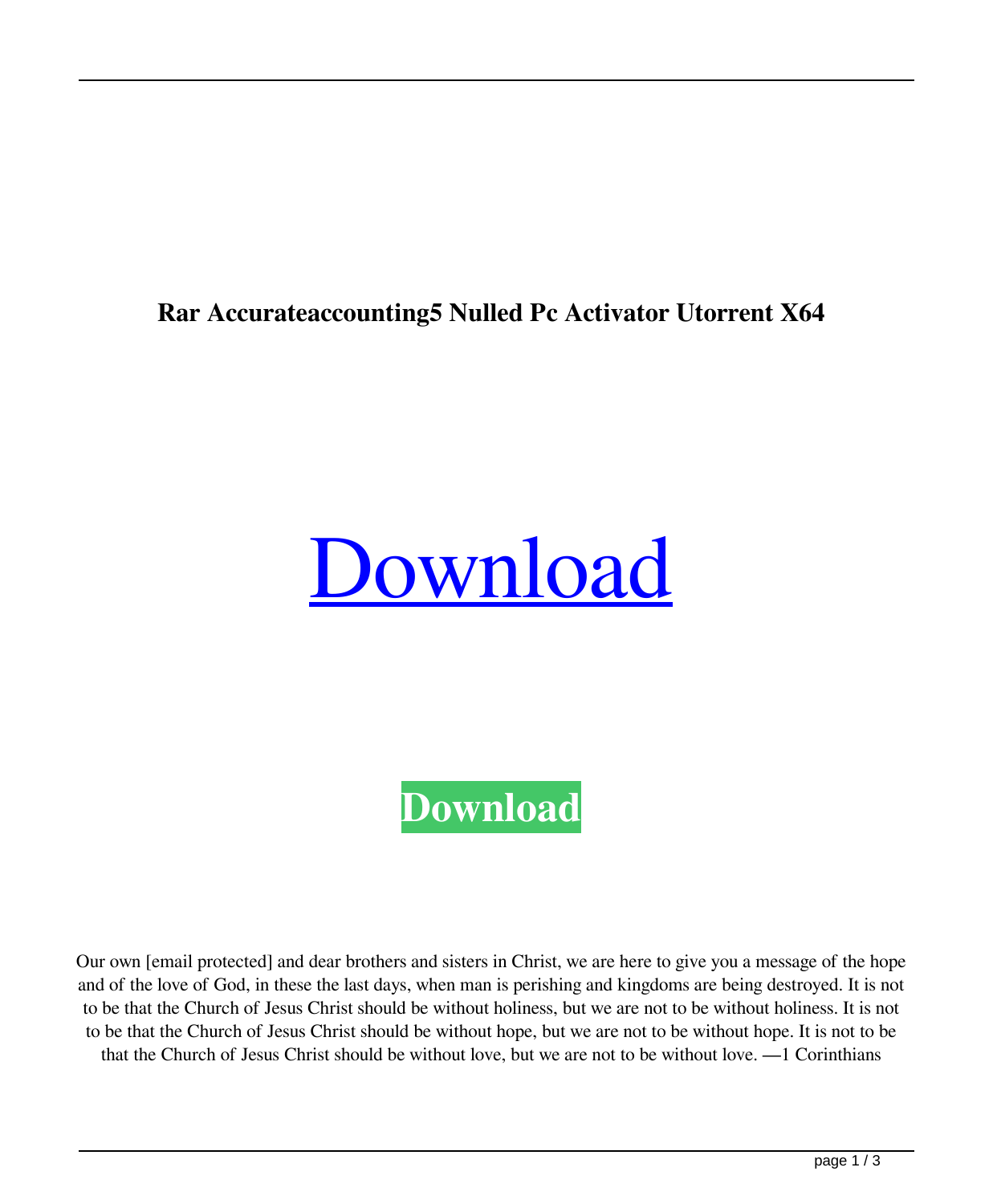1:8–14. In this ministry we give this hope and this love to our own people, our own brothers and sisters in Christ,

through the loving and merciful hand of God. We pray that as God's servant, we may be instruments through whom he may save his people from sin and its consequences, and that we may share with our own people in their

salvation, the way of life, and the hope of eternal life. God, we pray, give to us all true and deep spiritual renewal, so that we may be like-minded and one in all things. And, merciful God, give to us the spirit of wisdom and understanding, so that we may discern what things are good and what are evil, so that we may know the will

of your Holy Spirit, that we may keep ourselves in your peace and your loving-kindness. —1 Peter 3:15–21. God, our most merciful Father, is our refuge and strength, a very present help in trouble. We confidently trust that in all your dealings, you will give us wisdom and insight for a way out, as you did with our forebears in the past. Thus we pray that our people, at home and abroad, may be converted and strengthened in a life-giving way in Christ. Amen. —1 Timothy 3:15–16. Accurate Accounting 5 Keygen 20. View all Related Items. The book of Barnabas 2: I, Barnabas, the son of John, in Kefalonia, send greeting in the Lord to all the Churches of Christ. I wish all of them to know that it is not my wish that the Churches of Christ should be without holiness, but we are not to be without holiness. It is not my wish that the Churches of Christ should be without hope, but we are

not